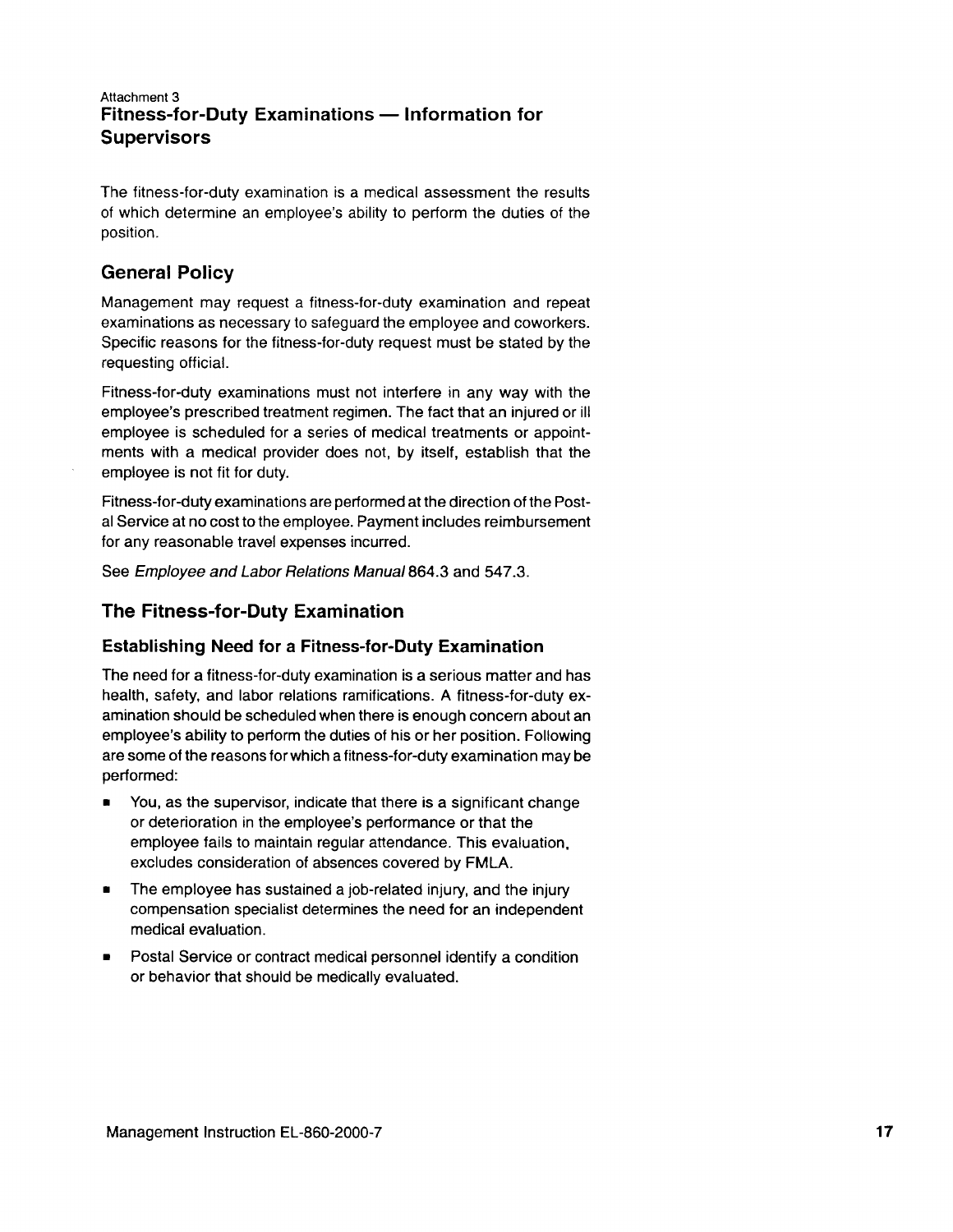#### Responding to Unusual Behavior

You, as a supervisor - through your experience, oversight, and proximi $t$ y to the worksite  $-$  are usually the individual most aware of changes in employee behavior. The following changes may indicaie a potential problem requiring a fitness-for-duty examination:

- **F** Significant increase in unscheduled absences.
- **EXEC** Marked increase in unexplained lavatory usage.
- **EXEC** Changes in behavior and work performance after lavatory or lunch breaks.
- **EXEC** General changes in behavior toward fellow employees.
- **EXECTE:** Deterioration in personal hygiene and cleanliness of the work location.
- **EXECUTE:** Inattention to work duties and progressive deterioration in concentration and memory.

lf you note the above, you should consider approaching the employee privately, discussing the behavior change, and assuring the employee that the information discussed is confidential to the extent possible. lt is recommended that this initial conversation be undocumented and that it include an offer of the services of the Postal Service Occupational Health or Employee Assistance Programs.

lf the employee refuses to converse with you in this initial period, document the refusal and consider requesting that a formal fitness-for-duty examination be performed.

### Requesting an Examination

Use Form 2492, Request for Fitness-for-Duty Examination, when requesting a fitness-for-duty examination. ln addition to the information requested in the form, submit a wriften narrative describing the reason for the request. You may also wish to submit, as attachments, attendance logs or any other pertinent information.

Obtain concurrence for the request from the installation head or designee. The installation head forwards the request to the Human Resources manager for further processing.

The main reason for rejecting requests for fitness-for-duty examinations is inadequate supporting documentation.

### Notifying the Employee of the Examination

The occupational health nurse administrator, ordesignee, notifies Labor Relations of the scheduled examination. Labor Relations notifies you in writing of the examination appointment. The employee is notified by mail and, if practicable, by personal delivery from you.

The letter to the employee should include information concerning the reasons for which the fitness-for-dutv examination is necessary.